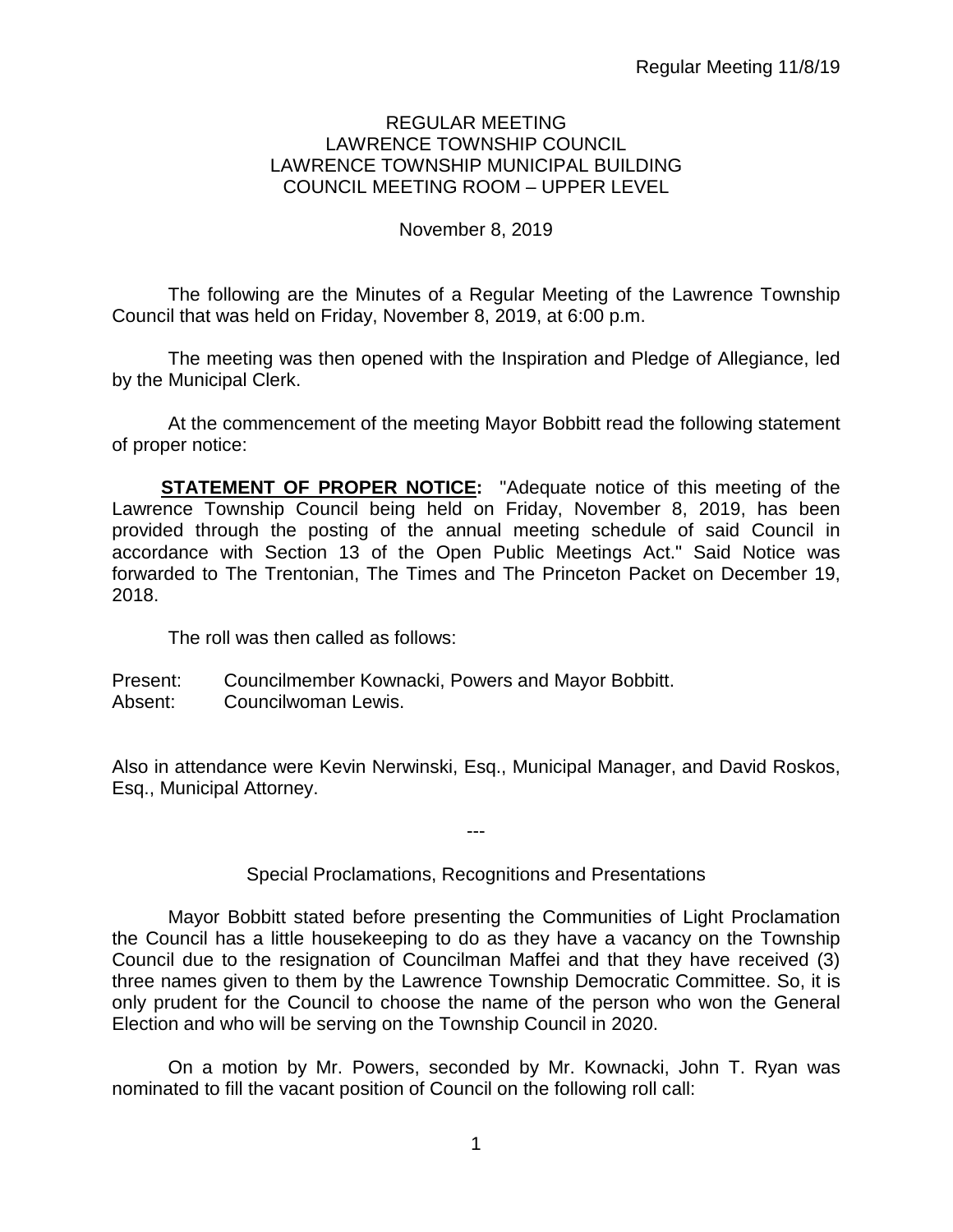#### RECORD OF VOTE

| <b>COUNCIL</b>       | <b>AYE</b>        | <b>NAY</b> | <b>PRESENT</b> | <b>ABSENT</b> | <b>ABSTAIN</b> | <b>MOVE</b> | <b>SECOND</b> |
|----------------------|-------------------|------------|----------------|---------------|----------------|-------------|---------------|
| Mr. Kownacki         | n                 |            |                |               |                |             |               |
| Ms. Lewis            |                   |            |                |               |                |             |               |
|                      |                   |            |                |               |                |             |               |
| <b>Mr. Powers</b>    |                   |            |                |               |                |             |               |
| <b>Mayor Bobbitt</b> | $\mathbf{u}$<br>n |            |                |               |                |             |               |

Mayor Bobbitt administered the Oath of Office to Councilman John Ryan.

Mayor Bobbitt then congratulated Councilman Ryan on his appointment to Council, after which Councilman Ryan thanked the Township Council, Kevin Nerwinski, Municipal Manager, David Roskos, Municipal Attorney, Kathleen Norcia, Municipal Clerk and the people in audience and indicated he will have more to say during his swearing in on January 1<sup>st</sup>, but he just wanted to thank those in attendance tonight for all of their support.

Mayor Bobbitt stated that Lawrence Township is designating December 2, 2019 as Communities of Light Day in Lawrence Township and encouraged everyone to participate by placing luminaries along their driveways and sidewalks on December 2<sup>nd</sup> as a symbol of support that 'peace begins at home'. He then invited the two representatives up to the podium and read the below Proclamation into record:

 $\sim\sim\sim$ 

Ms. Maeve Cannon greeted the Council and stated she has served on the Board of Directors of Womanspace for nearly 30 years; an organization that has been in Mercer County for nearly 50 years providing both shelter and counseling services to victims of domestic violence and sexual assault. She indicated they are very honored by the Proclamation they are receiving this evening from Lawrence Township and that Lawrence has been a good partner for many, many years as their first counseling office started in Lawrence Township on Route 1 and their main office is also located in Lawrence down by the circle and proceeded to discuss how wonderful the building is, the great partnership they had with Lawrence Township developing that site and how very proud they are to be in Lawrence and again thanked the Council for the Proclamation.

Ms. Paula Sollami-Covello, Mercer County Clerk, stated she is one of the cochairs for the Communities of Light events for Womanspace which she has been doing for several years and her responsibility is to have every municipality pass this Proclamation which Lawrence Township is doing tonight and that they are so happy because every town in Mercer County has done a proclamation. And indicated at the municipal building towns light up luminaries to shine a light on domestic violence which will be done on December  $2<sup>nd</sup>$  this year at dusk and that the luminaries' kits can be purchased at local retailers throughout the county to include Terhune Orchards.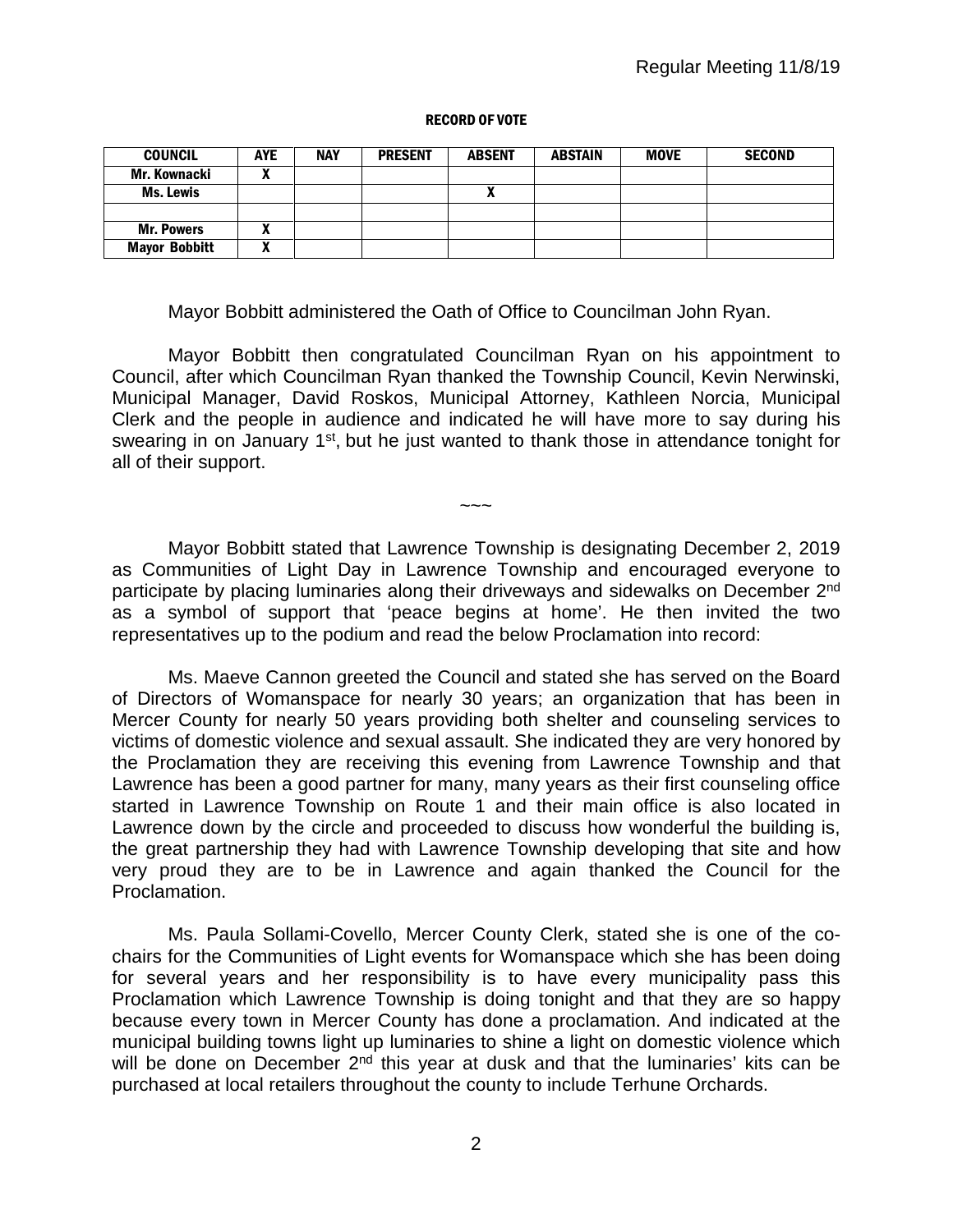Ms. Covello continued to discuss last year's collaboration with the Main Street Association and the many members of Lawrence Township Council who attended the event and urged the Council and everyone in the audience to attend this year's ceremony recognizing the victims of domestic violence so they know that they have support and do not have to suffer in silence. She further discussed some of the founders of Womanspace, Maryann Cannon (Maeve Cannon mother) and Barbara Boggs-Sigmund, who seen the importance and need for such an organization 50 years ago and how proud she is to be part of such a great organization.

#### Proclamation

*WHEREAS*, it is the policy of the Township of Lawrence to recognize organizations that have contributed to the overall benefit of the community; and

*WHEREAS*, Womanspace, founded in 1977, has demonstrated a unique ability to provide comfort, support services, crisis intervention and safety to women who are victims of sexual assault and domestic violence; and

*WHEREAS*, Womanspace, in the belief that 'peace begins at home', has asked the Mercer County Community to join them in their struggle against violence toward women by participating in their annual Communities of Light project; and

*WHEREAS*, Womanspace has provided emergency shelter in secure locations and comprehensive services for victims of domestic violence since 1977 and sexual assault since 2002, for more than 71,393 women, 13,717 children and 5,153 men; and has assisted more than 277,877 callers over the last 42 years; and

*WHEREA*S, Lawrence Township commends Womanspace for their efforts to bring an end to the cycle of interpersonal violence imposed on women, children and men; and

*WHEREAS,* Lawrence Township is honored that Womanspace chose to locate their headquarters in our community; and

*WHEREAS,* Womanspace and the Lawrence Township Police Department have established a partnership over the years built on trust and the will to end domestic violence on all levels; and

*WHEREAS*, as Mayor of Lawrence Township, I urge that each and every household demonstrate their support of the concept that 'peace begins at home' by placing luminaries along their driveways and sidewalks on Monday, December 2, 2019, as a visible symbol of that support; and

*WHEREAS*, the proceeds from Communities of Light 2019 will be used to fund vital services for victims of domestic violence, sexual assault and human trafficking;

*NOW, THEREFORE*, the Township Council of the Township of Lawrence, County of Mercer, State of New Jersey, does hereby Proclaim December 2, 2019 as:

#### Communities of Light Day

and hereby commend Womanspace on its many accomplishments and wish them continued success with Communities of Light in years to come.

---

3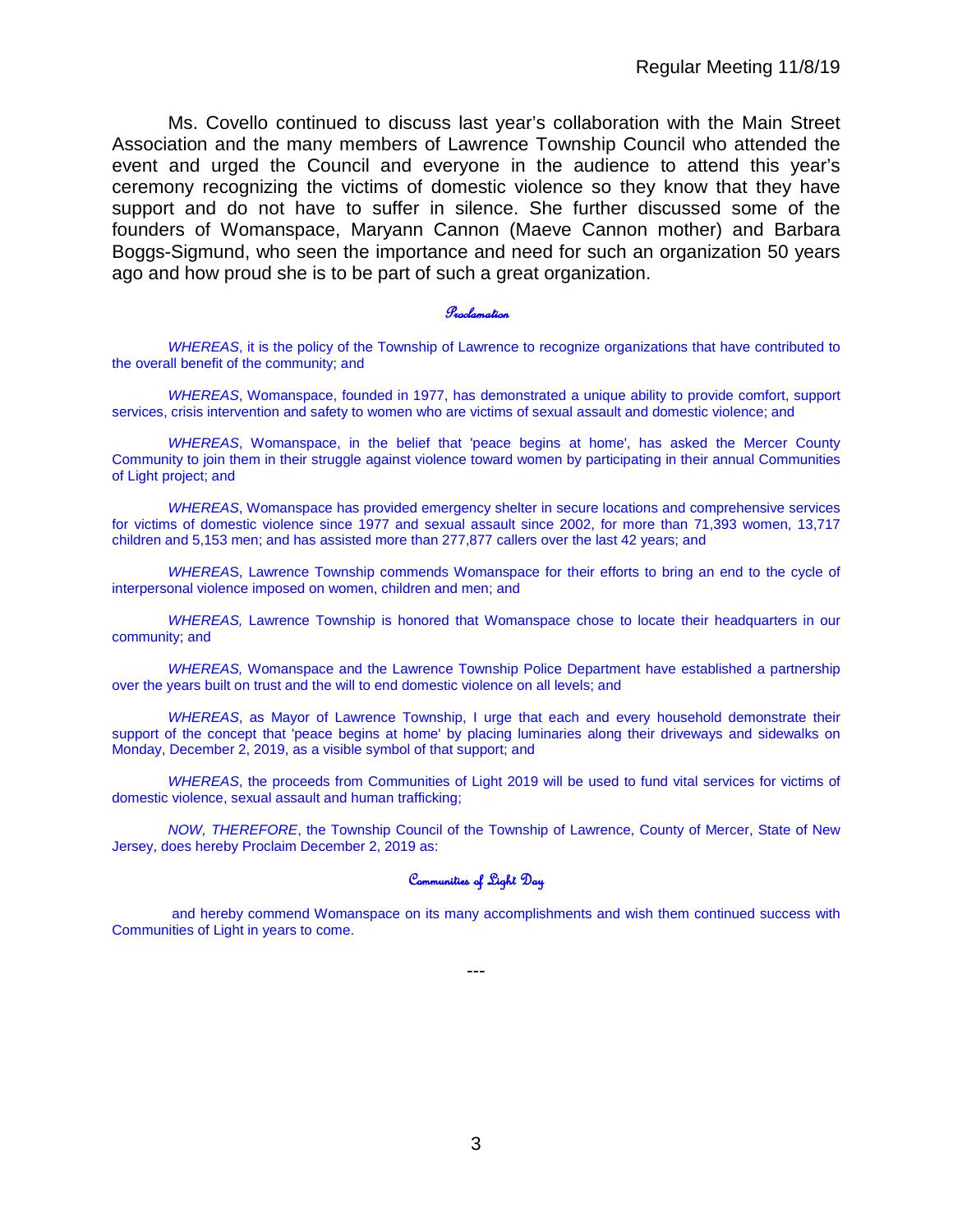#### Public Participation

Ms. Patricia Hatch, 331 Federal Point Boulevard, advised that she is the Board President for Traditions at Federal Point and that the residents are very, very concerned about the subdivision being built across the road from Traditions and there was some conversation about the need for a traffic light in that area at the last Council Meeting and during that meeting there was some interest in talking with Ewing and Hopewell Townships regarding the matter and inquired if there has been any discussion with the other townships as of yet. Mr. Nerwinski stated after the last Council Meeting he reached out immediately to both townships to have a meeting. Ewing responded back immediately; but, Hopewell has not. Ewing Officials recommended that the Township Officials meet first before having a community forum so that they could have a better understanding and a more productive community meeting which he felt was appropriate. Also, several dates were sent out to both Ewing and Hopewell – Ewing being ready to go and Hopewell not responding back so he spoke with the Mayor asking him to reach out to his counterparts. An exchange of dialogue took place relative to the Township Council understanding the impact the 300-unit project will have on Lawrence residents and their committed to assisting however necessary to help ease the traffic concerns that will affect the residents in that area.

Mr. Thakur Bakhru, 235 Federal Point Boulevard, stated due to being a senior and his reaction time being slower in making a left-hand turn out of his development and how fast the cars come off of Federal Point Road, a couple of times he had to save himself as the conditions are pretty unsafe and proceeded to discuss the need to have side distance and how dangerous it is with making a left hand turn out of Traditions when cars are coming as it relates to his side distance being off according to traffic specifications. And indicated it is better to have zero tolerance at certain intersections rather than anybody getting hurt.

Ms. Mary Baird, 92 Traditions Way, stated that she would like to see a left-hand turn in and out of Traditions at Federal Point on both sides and that the traffic issues of getting in and out of the development are not just going to affect the Lawrence residents but Hopewell Township residents as well as they will not have access of getting out any better than Lawrence residents and proceeded to discuss a three car accident that took place the previous night causing a major backup from the ramp of I-295 to Bunker Hill Road which normally takes 60 seconds to get to their intersection at Federal Point Boulevard. And indicated if Hopewell is planning to put another intersection directly opposite of them that will create more of a traffic problem; but, there should be a light at the intersection as well as double left-hand turn that would make coming out of development a lot easier.

Ms. Baird inquired if the Township Council has had any communication with the County to help them out being the three towns that will be impacted by the project are in the Mercer County. Ms. Baird further inquired if the traffic matter will be resolved before Hopewell starts construction.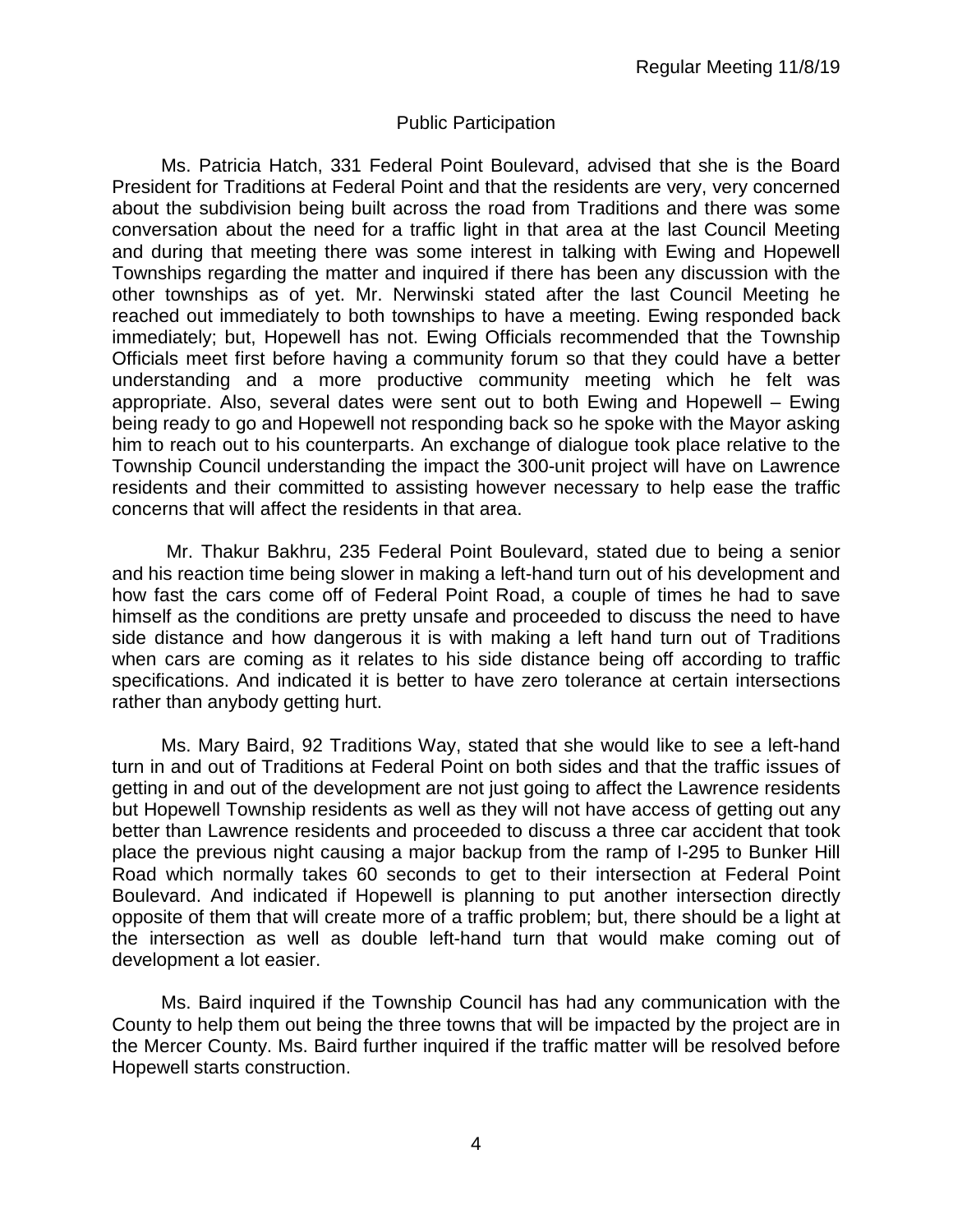Mayor Bobbitt replied that he has spoken with the County Planner about some of the issues and he does not know if the Municipal Manager has spoken to the County or not; but, they are definitely looking at all the options to try to come to some resolution with the three different municipalities. Mr. Nerwinski further replied that the State will not do a Traffic Study or anything else until the occupancy is completed; because according to DOT standards they need to examine the true impact of traffic in order to justify the installation of a light.

Ms. Sheila Davidow, 121 Traditions Way, advised that she loves living in Traditions at Federal Point but she is finding it more and more of a hassle to get in and out of her development with the cars. In addition, they have acquired two signs that are hindering visibility when coming out of the development thereby also creating problem.

Ms. Kathy Edwards, resident at Traditions at Federal Point, advised that she is a very new resident of Traditions who just moved from Ewing to Lawrence in September and that she agrees with everyone who spoke this evening about the problems of getting in and out of their development. And, after some thought on the matter she thinks they should put staggered simultaneous traffic signals in both directions something like the Pennington Circle has which is the only solution they can do between Denow Road and Bull Run Road because the installation of one traffic light is only going to back up traffic being there will only be one lane, not two lanes unless the traffic is stopped between those areas so she would like for the Council to give the suggestion some very serious thought.

Mr. Paul Larson, 170 Darrah Lane, chair of the Trails, Open Space and Stewardship Advisory Committee and Trustee for the Historical Society, advised that he would first like to thank all the Township residents who in the past election ran for positions of public service and congratulate those who won and will service the community. He would also like to thank everyone who turned out and exercised their right to vote. And, he would like to also thank and acknowledge the Public Works and Recreation Departments for a successful day at Central Park and indicated the Captain James Lawrence Inclusionary Playground was a hit especially for those discovered and enjoyed it for the first time.

Mr. Larson reported on the following events: The 250<sup>th</sup> Anniversary Celebration of our Nation's Founding that will be upon the them in 6 ½ years that is expected to draw a large influx of heritage-based tourists and will require planning to start now; their plans to move forward with concept of creating the Twin Oak Historical Highway Park in front of the Municipal Building and further development of Colonel Edward Hand's contribution to the Ten Crucial Days building on the Bridge Academy's dedication of interpretive historical markers this past summer at Five Mile Run; Lawrence residents being passionate about their open space, parks and trails and the Committee looking forward to the completed closing on the Sheft property acquisition and working with the Township and the new Friends of Colonial Lake Park group to develop, enhance and expand Colonial Lake Park, and the same passion seen with Colonial Lake holding true for Maidenhead Meadows Park, a unique jewel in Lawrence Township's park system.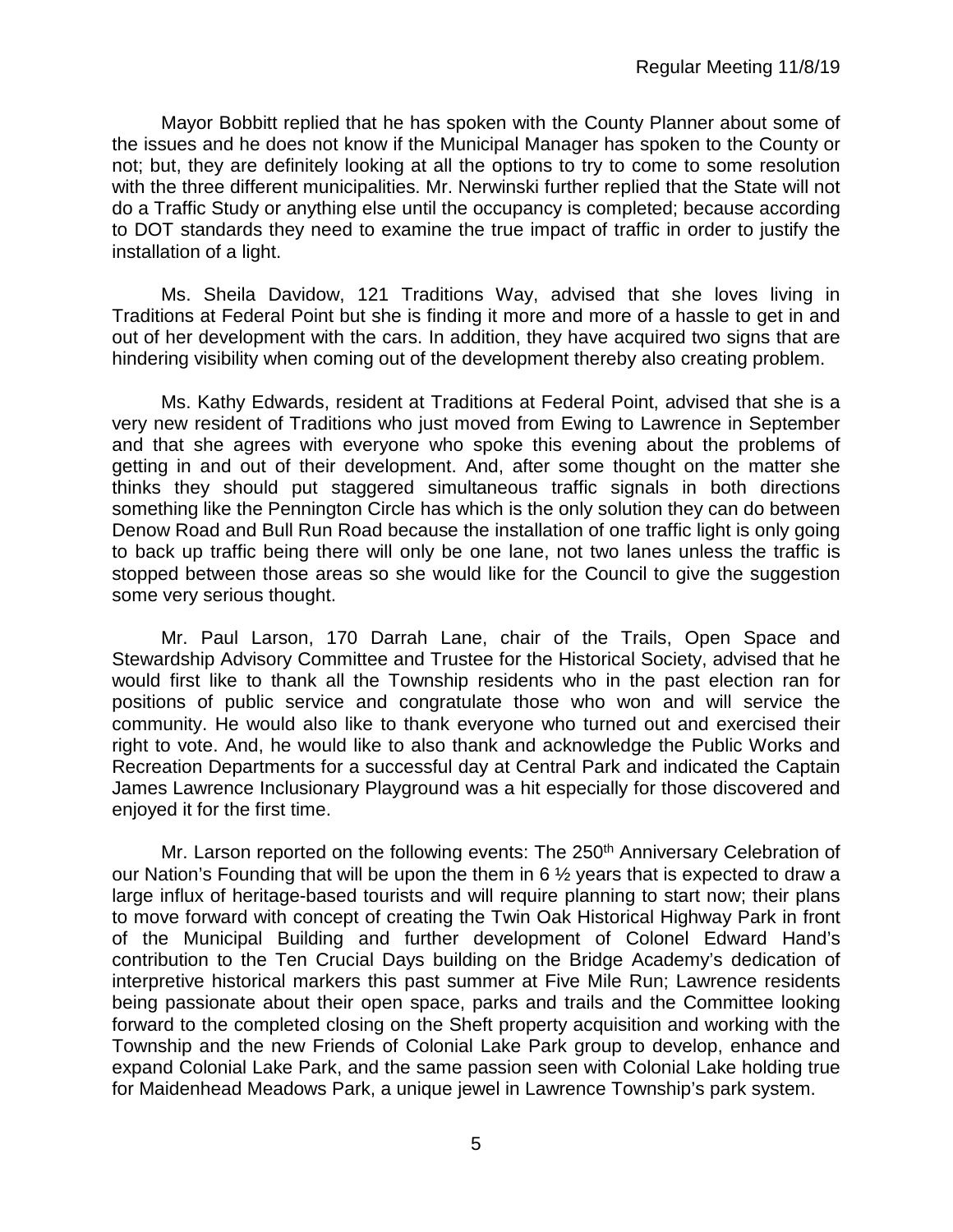Mr. Larson further reported that the Lawrence Historical Society has already come out in opposition to the proposed Trail at Princeton Pike development to the Brearley House and their opposition soon having additional supporters as the Trails, Open Space and Stewardship Advisory Committee will also be opposing the development being it is a "clear and direct threat" to the overall integrity of Maidenhead Meadows Park, including the National and State registered historic 1761 Brearley House and its associated archaeological site, prehistoric archeological sites, remnant artifacts of the area's agricultural past, Meadow Road (a locally designated historic landmark), and African-American historical assets.

In closing, Mr. Larson advised of their excitement about the new segment of the award-winning Lawrence-Hopewell Trail being developed that will connect all the parts of Maidenhead Meadows Park and look forward to continued development of this crown jewel of the park system. He then thanked the Council for the opportunity to brief them on several important issues and stated they appreciate the Township's strong support of the town's history, parks, and trails.

---

#### Review and Revisions of Agenda

 The Municipal Clerk requested that Agenda be amended to remove Resolution (8-B), Closed Session Minutes of October 15, 2019.

On a motion by Mr. Powers, seconded by Mr. Kownacki, the Agenda was amended to include the above revision.

Same was carried on the following roll call vote:

Ayes: Councilmembers Kownacki, Powers, Ryan and Mayor Bobbitt. Absent: Councilwoman Lewis. Nays: None.

# Adoption of Minutes

---

On a motion by Mr. Powers, seconded by Mr. Kownacki, the Minutes of Regular Meeting of July 23, 2019 were approved on the following roll call vote:

Same was carried on the following roll call vote:

Ayes: Councilmembers Kownacki, Powers, Ryan and Mayor Bobbitt. Absent: Councilwoman Lewis. Nays: None.

---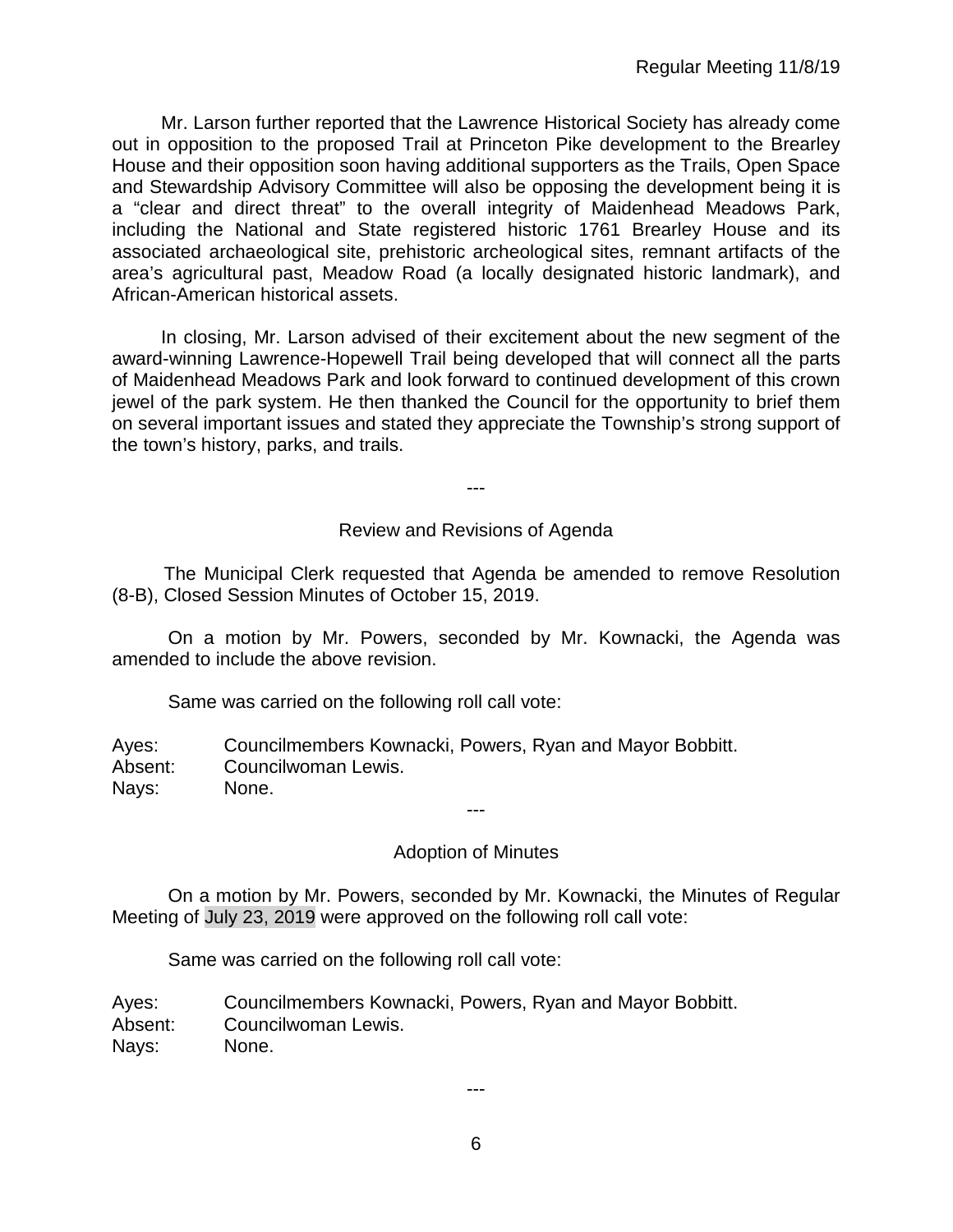# Awarding or Rejecting of Bids

On a motion by Mr. Powers, seconded by Mr. Kownacki, Resolution (9-A), Authorizing Awarding 2019 Drainage Improvement – Phase 3 Project to Messercola Excavating Company, LLC, was presented for adoption.

#### Resolution No. 347–19

WHEREAS, on Thursday, October 24, 2019 bids were received and publicly opened for the project known as **2019 Drainage Improvements – Phase 3**; and

WHEREAS, five (5) bids were received and reviewed by the appropriate Township Officials; and

WHEREAS, the lowest responsible bidder was Messercola Excavating Co., LLC who submitted a bid in the amount of \$96,780.00, and

WHEREAS, in accordance with N.J.A.C. 5:50-14, a Certificate of Availability of Funds has been provided and the accounts to be charged are;

| Acct.        | Ord. No. | Name                                  | Amount      |
|--------------|----------|---------------------------------------|-------------|
| C-04-55-454- | 2328-19  | Road / Drainage Improvements          | \$67,730.00 |
| 290          |          |                                       |             |
| C-04-55-454- | 2328-19  | Keefe Road, Cold Soil Road, Carson    | \$29,050.00 |
| 244          |          | Road, Van Kirk Road Drainage / Safety |             |
|              |          | <b>Improvements</b>                   |             |

NOW, THEREFORE, BE IT RESOLVED by the Township Council of the Township of Lawrence, County of Mercer, State of New Jersey, that pursuant to the recommendations of the Municipal Engineer, the Mayor and Municipal Clerk are hereby authorized to execute a contract with Messercola Excavating Co., LLC, 549 E. Third Street, Plainfield NJ 07060 in the amount of \$96,780.00; and

BE IT FURTHER RESOLVED that the Municipal Manager is hereby authorized to draft the necessary agreement, subject to the approval of the Municipal Attorney as to form and content thereof.

Same was carried on the following roll call vote:

Ayes: Councilmembers Kownacki, Powers, Ryan and Mayor Bobbitt. Absent: Councilwoman Lewis.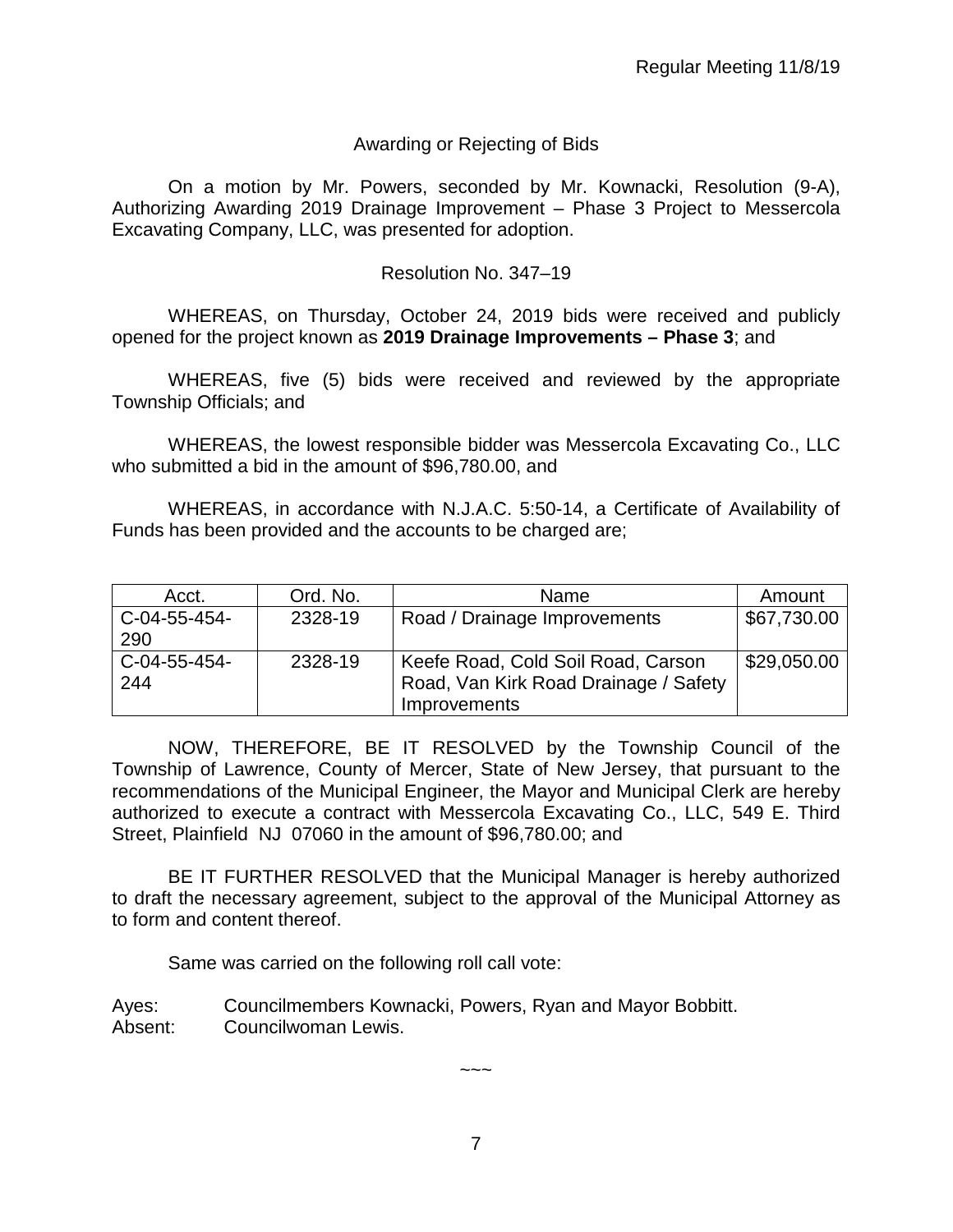On a motion by Mr. Powers, seconded by Mr. Kownacki, Resolution (9-B), Authorizing the Awarding of Contract for 2019 Tree Removal to Rich Tree Service, was presented for adoption.

#### Resolution No. 352–19

WHEREAS, on Tuesday, October 29, 2019 bids were received and publicly opened for the project known as **2019 Tree Removal**; and

WHEREAS, one (1) bid was received and reviewed by the appropriate Township Officials; and

WHEREAS, the lowest responsible bidder was Rich Tree Service, Inc. who submitted a bid in the amount of \$91,350.00, and

WHEREAS, in accordance with N.J.A.C. 5:50-14, a Certificate of Availability of Funds has been provided and the accounts to be charged are:

| Acct.          | Ord. No. | Name                       | Amount      |
|----------------|----------|----------------------------|-------------|
| $9-01-26-290-$ | ----     | <b>Public Works</b>        | \$68,475.00 |
| 291            |          |                            |             |
| $9-01-20-190-$ | ----     | Ash Tree Hazard Mitigation | \$22,875.00 |
| 299            |          |                            |             |
|                |          |                            |             |

; and

NOW, THEREFORE, BE IT RESOLVED by the Township Council of the Township of Lawrence, County of Mercer, State of New Jersey, that pursuant to the recommendations of the Municipal Engineer, the Mayor and Municipal Clerk are hereby authorized to execute a contract with Rich Tree Service, Inc., 325 Bergen Street, South Plainfield NJ 07080 in the amount of \$91,350.00; and

BE IT FURTHER RESOLVED that the Municipal Manager is hereby authorized to draft the necessary agreement, subject to the approval of the Municipal Attorney as to form and content thereof.

Same was carried on the following roll call vote:

Ayes: Councilmembers Kownacki, Powers, Ryan and Mayor Bobbitt. Absent: Councilwoman Lewis.

On a motion by Mr. Powers, seconded by Mr. Kownacki, Resolution (9-C), Authorizing the Rejection of Bid for On-Line Data Processing for Assessor/Collector, was presented for adoption.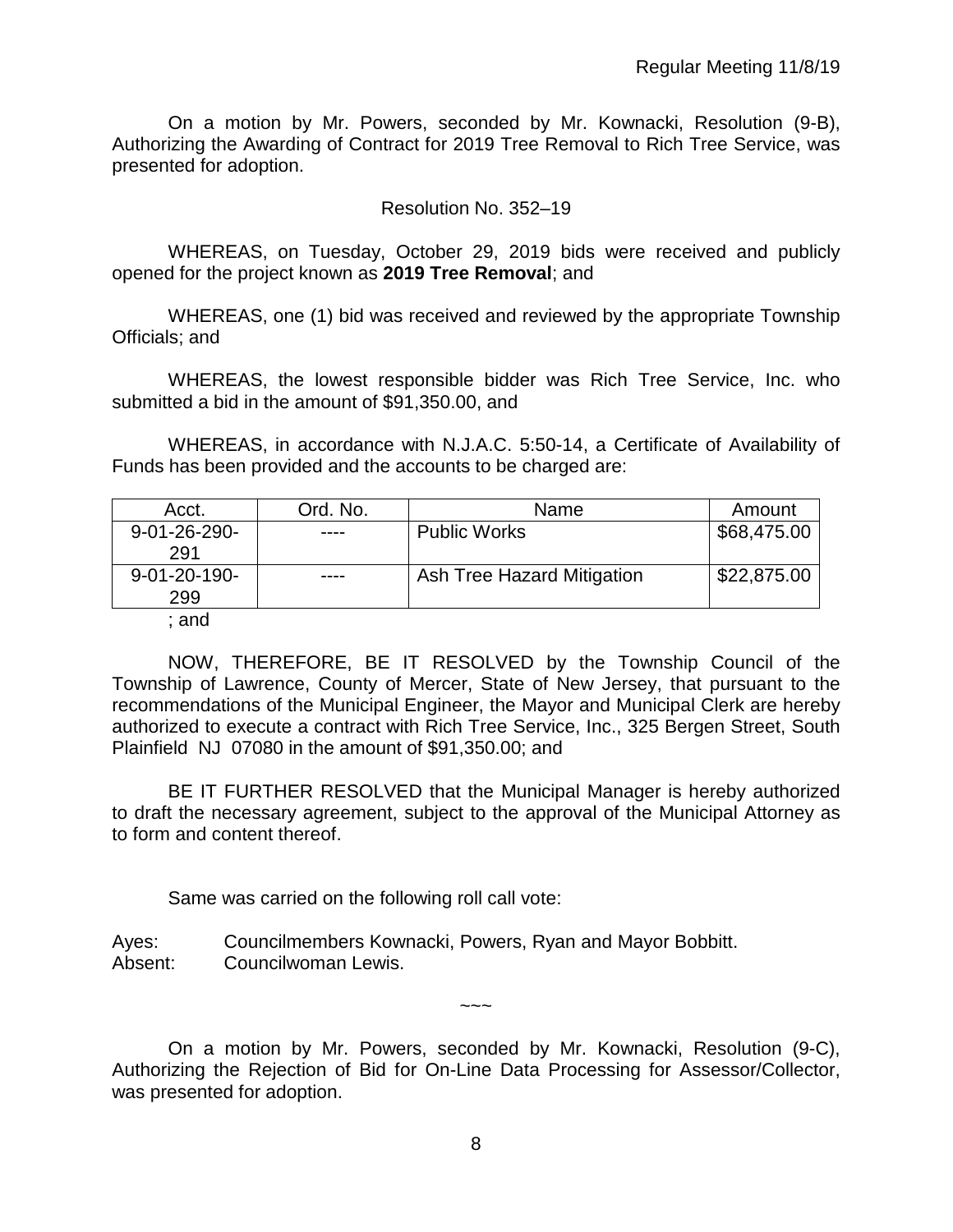# Resolution No. 359-19

WHEREAS, on October 29, 2019, bids were received for Bid 19-14, On-Line Data Processing Assessor/Collector; and

WHEREAS, one proposal was received and the Tax Assessor and Chief Financial have reviewed the proposal; and

WHEREAS, the Chief Financial Officer has recommended the proposal be rejected because the required paperwork was not submitted and the bid amount exceeds the budget amount for the service.

NOW, THEREFORE, BE IT RESOLVED by the Township Council of the Township of Lawrence, County of Mercer, State of New Jersey, that the proposal submitted for On-Line Data Processing Assessor/Collector is hereby rejected.

Same was carried on the following roll call vote:

Ayes: Councilmembers Kownacki, Powers, Ryan and Mayor Bobbitt. Absent: Councilwoman Lewis.

Introduction of Ordinances

---

Mayor Bobbitt read by title, an ordinance entitled, "AN ORDINANCE OF THE TOWNSHIP, COUNTY OF MERCER, AUTHORIZING THE SALE OF CERTAIN PROPERTY (BLOCK 4103, LOT 9 AS SHOWN ON THE TAX MAP OF THE TOWNSHIP OF LAWRENCE) OWNED BY THE TOWNSHIP OF LAWRENCE, NOT NEEDED FOR PUBLIC USE PURSUANT TO NJSA 40a:12-1, et seq.

Mr. Nerwinski advised the Ordinance authorizes the sale of 23 Lawrence Square Boulevard with a minimum bid price of \$200,000.

The Ordinance was introduced and approved on the following roll call vote:

| <b>COUNCIL</b>       | <b>AYE</b> | <b>NAY</b> | <b>PRESENT</b> | <b>ABSENT</b> | <b>ABSTAIN</b> | <b>MOVE</b> | <b>SECOND</b> |
|----------------------|------------|------------|----------------|---------------|----------------|-------------|---------------|
| Mr. Kownacki         |            |            |                |               |                |             |               |
| Ms. Lewis            |            |            |                | ^             |                |             |               |
| <b>Mr. Powers</b>    |            |            |                |               |                |             |               |
| Mr. Ryan             |            |            |                |               |                |             |               |
| <b>Mayor Bobbitt</b> |            |            |                |               |                |             |               |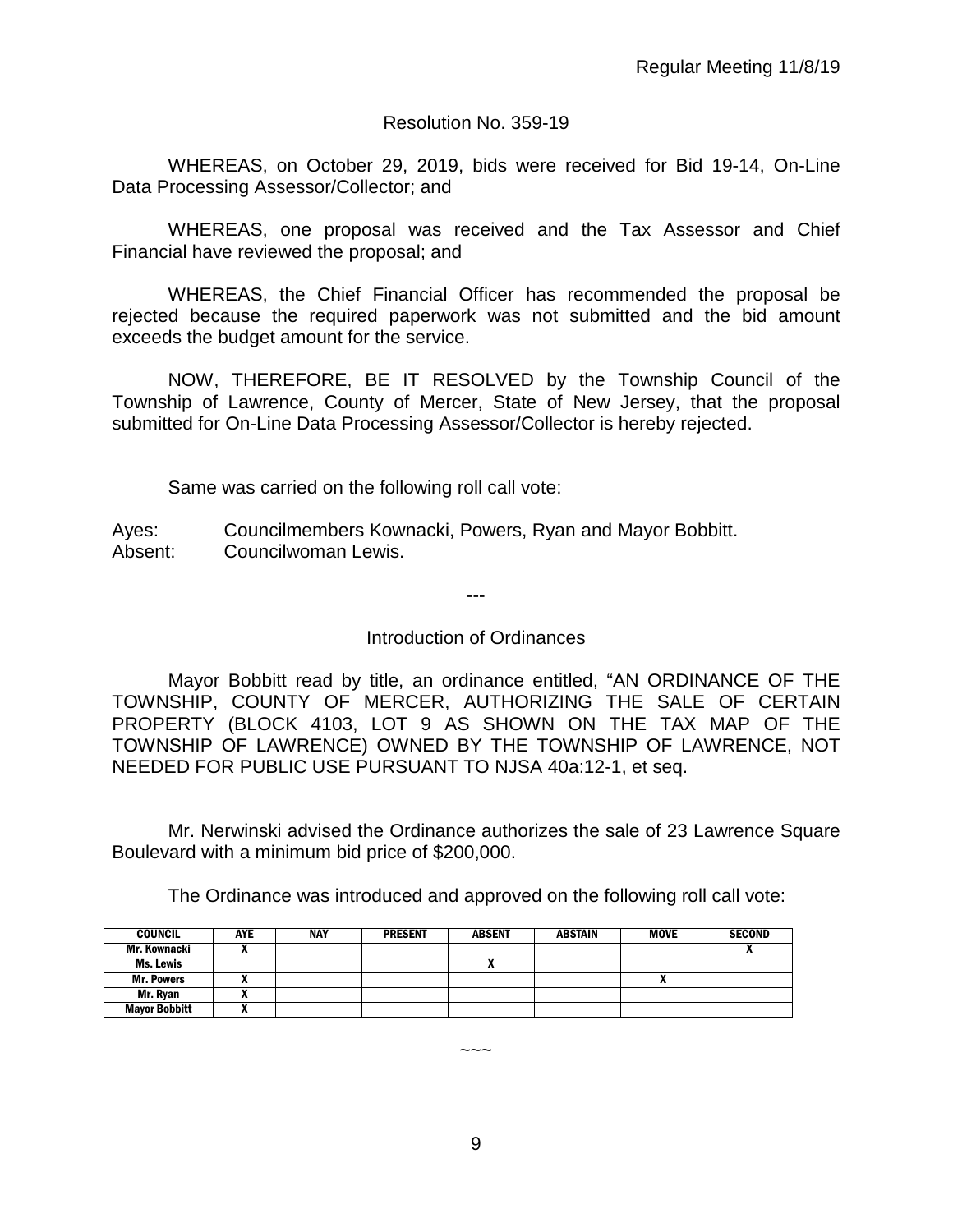Mayor Bobbitt read by title, an ordinance entitled, "BOND ORDINANCE AMENDING BOND ORDINANCE 2258-17 BY THE TOWNSHIPOF LAWRENCE, COUNTY OF MERCER, STATE OF NEW JERSEY, IN ORDER TO REVISE THE DESCRIPTION OF THE IMPROVEMENT HEREIN

Mr. Nerwinski advised that Ordinances (10-B, 10-C, 10-D) are all the same just different bond ordinance numbers which has to do with the need and acquisition of fire/rescue equipment consisting of fire turnout gear and self-contained breathing apparatus for Slackwood Fire, Lawrence Road Fire Company and Lawrenceville Fire Company.

The Ordinance was introduced and approved on the following roll call vote:

| <b>COUNCIL</b>       | <b>AYE</b> | <b>NAY</b> | <b>PRESENT</b> | <b>ABSENT</b> | <b>ABSTAIN</b> | MOVE | <b>SECOND</b> |
|----------------------|------------|------------|----------------|---------------|----------------|------|---------------|
| Mr. Kownacki         |            |            |                |               |                |      | "             |
| Ms. Lewis            |            |            |                | ^             |                |      |               |
| <b>Mr. Powers</b>    |            |            |                |               |                | n    |               |
| Mr. Ryan             |            |            |                |               |                |      |               |
| <b>Mayor Bobbitt</b> |            |            |                |               |                |      |               |

Mayor Bobbitt read by title, an ordinance entitled, "ORDINANCE AMENDING ORDINANCE 2297-18 BY THE TOWNSHIP OF LAWRENCE, COUNTY OF MERCER, STATE OF NEW JERSEY, IN ORDER TO REVISE THE DESCRIPTION OF THE IMPROVEMENT HEREIN"

 $\sim\sim\sim$ 

Mr. Nerwinski advised that Ordinance (10-B) amends Capital Ordinance 2297-18 to revise the description of the improvement to include acquisition of fire/rescue equipment consisting of turnout gear and self-contained breathing apparatus for Slackwood Fire Company, Lawrence Road Fire Company and Lawrenceville Fire Company.

The Ordinance was introduced and approved on the following roll call vote:

| <b>COUNCIL</b>       | <b>AYE</b> | <b>NAY</b> | <b>PRESENT</b> | <b>ABSENT</b> | ABSTAIN | <b>MOVE</b> | <b>SECOND</b> |
|----------------------|------------|------------|----------------|---------------|---------|-------------|---------------|
| Mr. Kownacki         |            |            |                |               |         |             |               |
| Ms. Lewis            |            |            |                |               |         |             |               |
| <b>Mr. Powers</b>    |            |            |                |               |         | "           |               |
| Mr. Ryan             | ,,         |            |                |               |         |             |               |
| <b>Mayor Bobbitt</b> | ,,,        |            |                |               |         |             |               |

Mayor Bobbitt read by title, an ordinance entitled, "ORDINANCE AMENDING ORDINANCE 2329-19 BY THE TOWNSHIP OF LAWRENCE, COUNTY OF MERCER, STATE OF NEW JERSEY, IN ORDER TO REVISE THE DESCRIPTION OF THE IMPROVEMENT HEREIN"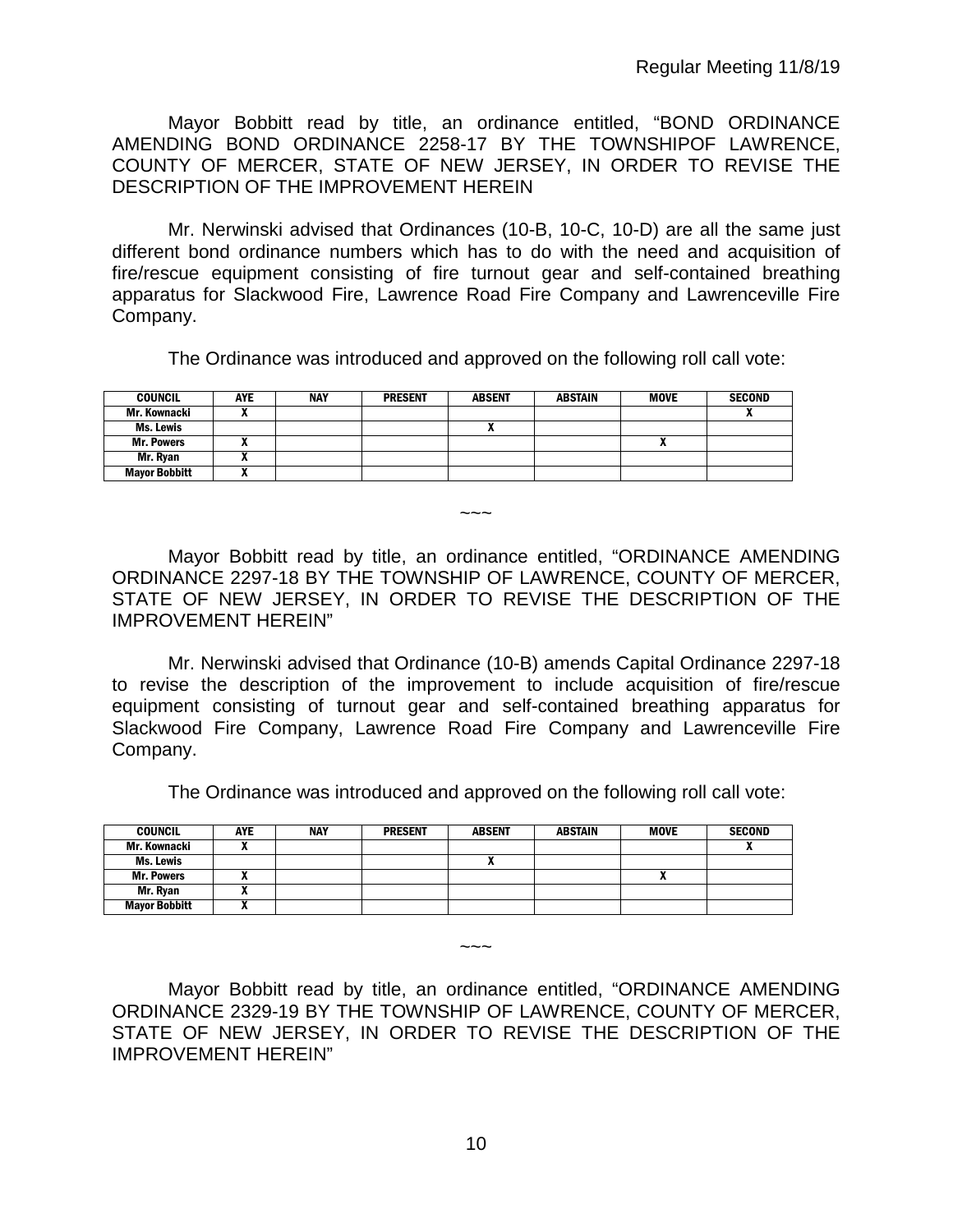Mr. Nerwinski advised that Ordinance (10-C) amends Capital Ordinance 2329-19 to revise the description of the improvement to include acquisition of fire/rescue equipment consisting of turnout gear and self-contained breathing apparatus for Slackwood Fire Company, Lawrence Road Fire Company and Lawrenceville Fire Company.

The Ordinance was introduced and approved on the following roll call vote:

| <b>COUNCIL</b>       | AYE | NAY | <b>PRESENT</b> | <b>ABSENT</b> | <b>ABSTAIN</b> | MOVE | <b>SECOND</b> |
|----------------------|-----|-----|----------------|---------------|----------------|------|---------------|
| Mr. Kownacki         |     |     |                |               |                |      |               |
| Ms. Lewis            |     |     |                |               |                |      |               |
| <b>Mr. Powers</b>    |     |     |                |               |                |      |               |
| Mr. Ryan             |     |     |                |               |                |      |               |
| <b>Mayor Bobbitt</b> |     |     |                |               |                |      |               |

Mayor Bobbitt read by title, an ordinance entitled, "BOND ORDINANCE AMENDING BOND ORDINANCE NO. 2186-14 BY THE TOWNSHIP OF LAWRENCE, COUNTY OF MERCER, STATE OF NEW JERSEY, IN ORDER TO REVISE THE DESCRIPTION OF THE IMPROVEMENT HEREIN"

 $\sim\sim\sim$ 

Mr. Nerwinski stated the Ordinance amends Capital Ordinance No. 2186-14 to include acquisitions of various computer and office equipment consisting of computer upgrades, software, hardware and licenses; vital statistic printer; asset tracking software and compatible handheld device; programmable portable radios and pagers, and programmable variable message board. And indicated whenever there is a bond ordinance they have to designate specifically the items that are for acquisition and being this bond ordinance was already in existence they had to identify the items to be acquired and that is why they are revising the description.

The Ordinance was introduced and approved on the following roll call vote:

| <b>COUNCIL</b>       | <b>AYE</b> | <b>NAY</b> | <b>PRESENT</b> | <b>ABSENT</b> | <b>ABSTAIN</b> | <b>MOVE</b> | <b>SECOND</b> |
|----------------------|------------|------------|----------------|---------------|----------------|-------------|---------------|
| Mr. Kownacki         |            |            |                |               |                |             |               |
| Ms. Lewis            |            |            |                | Δ             |                |             |               |
| <b>Mr. Powers</b>    |            |            |                |               |                |             |               |
| Mr. Ryan             |            |            |                |               |                |             |               |
| <b>Mayor Bobbitt</b> |            |            |                |               |                |             |               |
|                      |            |            |                | $-- -$        |                |             |               |

Adoption of Ordinances

Mayor Bobbitt read by title, an ordinance entitled, "AN ORDINANCE AMENDING CHAPTER 435 OF THE LAWRENCE ADMINISTRATIVE CODE ENTITLED "VEHICLES AND TRAFFIC" – Handicapped Parking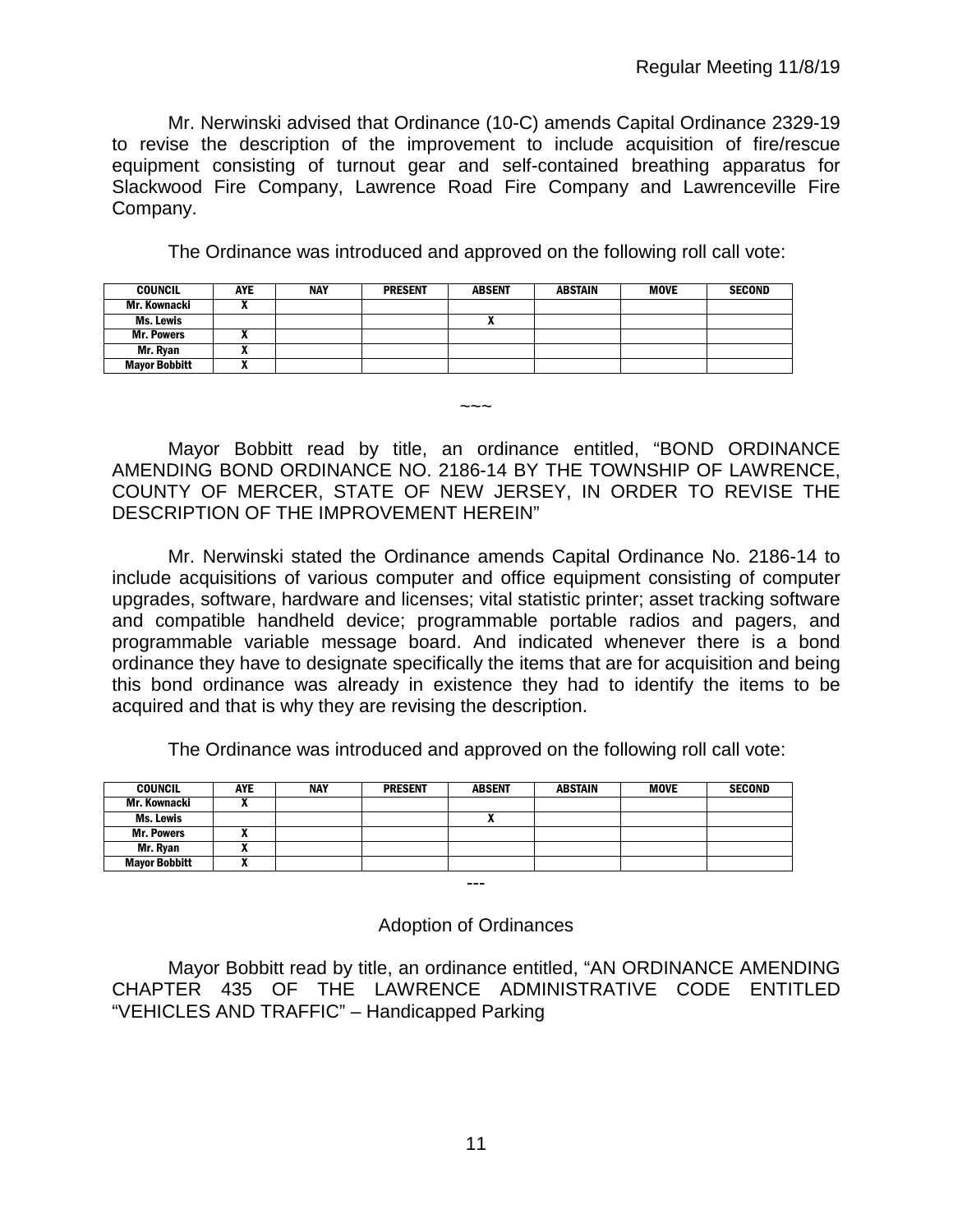# Ordinance No. 2344-19

#### AN ORDINANCE AMENDING CHAPTER 435 OF THE LAWRENCE TOWNSHIP ADMINISTRATIVE CODE ENTITLED 'MOTOR VEHICLES AND TRAFFIC'

BE IT ORDAINED by the Township Council of the Township of Lawrence, County of Mercer, State of New Jersey, that Chapter 435 of The Lawrence Township Administrative Code entitled 'Motor Vehicles and Traffic' be and is hereby amended as follows:

Section 1. Article II – Stopping, Standing and Parking

Sec. 13-4 – Parking prohibited – At any time, except by vehicles bearing special identification for handicapped persons.

**(5)** Special Vehicle Parking (Handicapped)

Restricted parking spaces shall be established as set forth below and only those persons who are handicapped and who possess a special vehicle identification shall park in such designated parking space.

- a. 64 feet eastbound from the prolongated curb line of Brunswick Pike and Valley Forge Avenue (S/E corner) for a distance of 22 feet on Valley Forge Avenue on the south side of 1894 Brunswick Pike.
- b. 138 feet eastbound from the prolongated curb line of Brunswick Pike and Pear Street (N/E corner) for a distance of 22 feet in front of 766 Pear Street.
- c. 340 feet eastbound from the prolongated curb line of Rt. 206 (Lawrence Road) and Fairfield Avenue (S/E corner) for a distance of 22 feet in front of 81 Fairfield Avenue.
- d. 285 feet eastbound from the prolongated curb line of Princeton Avenue and Myrtle Avenue (S/E corner) for a distance of 22 feet in front of 55 Myrtle Avenue.
- e. 180 feet westbound from the prolongated curb line of Hopewell Avenue and Slack Avenue (S/W corner) for a distance of 22 feet in front of 115 Slack Avenue.
- f. 263 feet eastbound from the prolongated curb line of Princeton Avenue and Myrtle Avenue (S/E corner) for a distance of 22 feet, in front of 57 Myrtle Avenue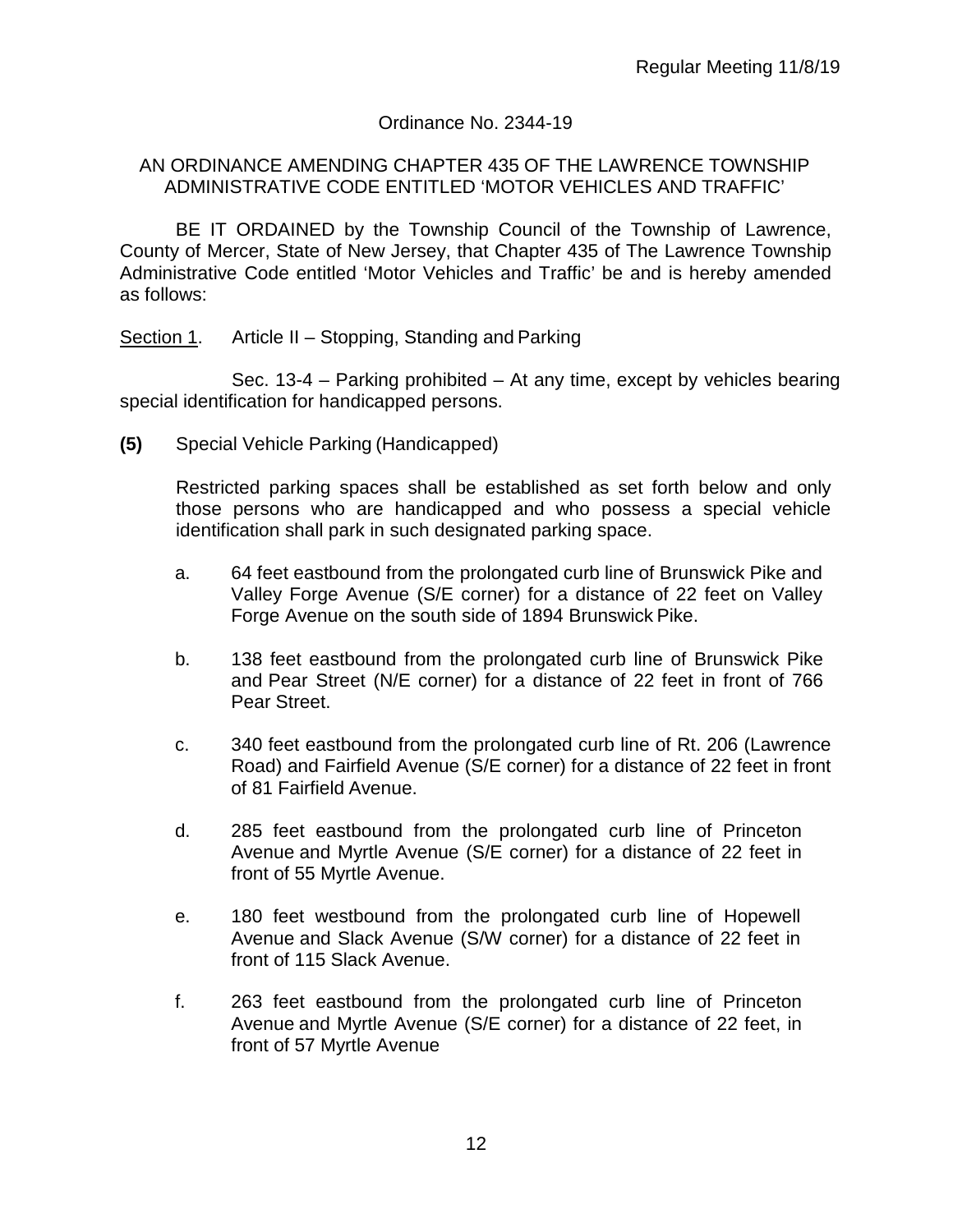- g. 204 feet westbound from the prolongated curb line of Ohio Avenue and Puritan Avenue (N/W corner) for a distance of 22 feet in front of 716 Puritan Avenue.
- h. 324 feet eastbound from the prolongated curb line of Princeton Avenue and Myrtle Avenue (S/E corner) for a distance of 22 feet in front of 51 Myrtle Avenue.
- i. 141 feet eastbound from the prolongated curb line of Slack Avenue and Princeton Pike (S/E corner) for a distance of 22 feet, in front of 143 Slack Avenue.
- j. 99 feet northbound from the prolongated curb line of Pine Street and Brunswick Avenue, for a distance of 22 feet, in front of 1117 Brunswick Avenue.
- k. 518 feet westbound from the prolongated curb line of Brunswick Avenue and Lanning Avenue (N/W corner) for a distance of of 22 feet, in front of 944 Lanning Avenue.
- l. 70 feet westbound from the prolonged curb line of Brunswick Avenue and Lanning Avenue (S/E corner) for a distance of 22 feet on the side of 1279 Brunswick Avenue.
- [m 37 feet southbound from the prolongated curb line of Pear Street and Michigan Avenue for a distance of 22 feet in front of 139 Michigan Avenue.]
- n. 56 feet southbound from the prolongated curb line of Greenfield Avenue and Rupert Street (S/W corner) for a distance of 22 feet on the side of 49 Greenfield Avenue.
- o. 268 feet eastbound from the prolongated curb line of Princeton Avenue and Lanning Avenue (S/E corner) for a distance of 22 feet in front of 961 Lanning Avenue.
- Section 2. This ordinance supercedes all previous ordinances that relate to the designation of handicapped parking on streets and roadways within the Township of Lawrence.
- Section 3. Severability.

If any provisions of this ordinance shall be adjudged invalid, such adjudication shall not affect the validity of the remaining provisions, which shall be deemed severable therefrom.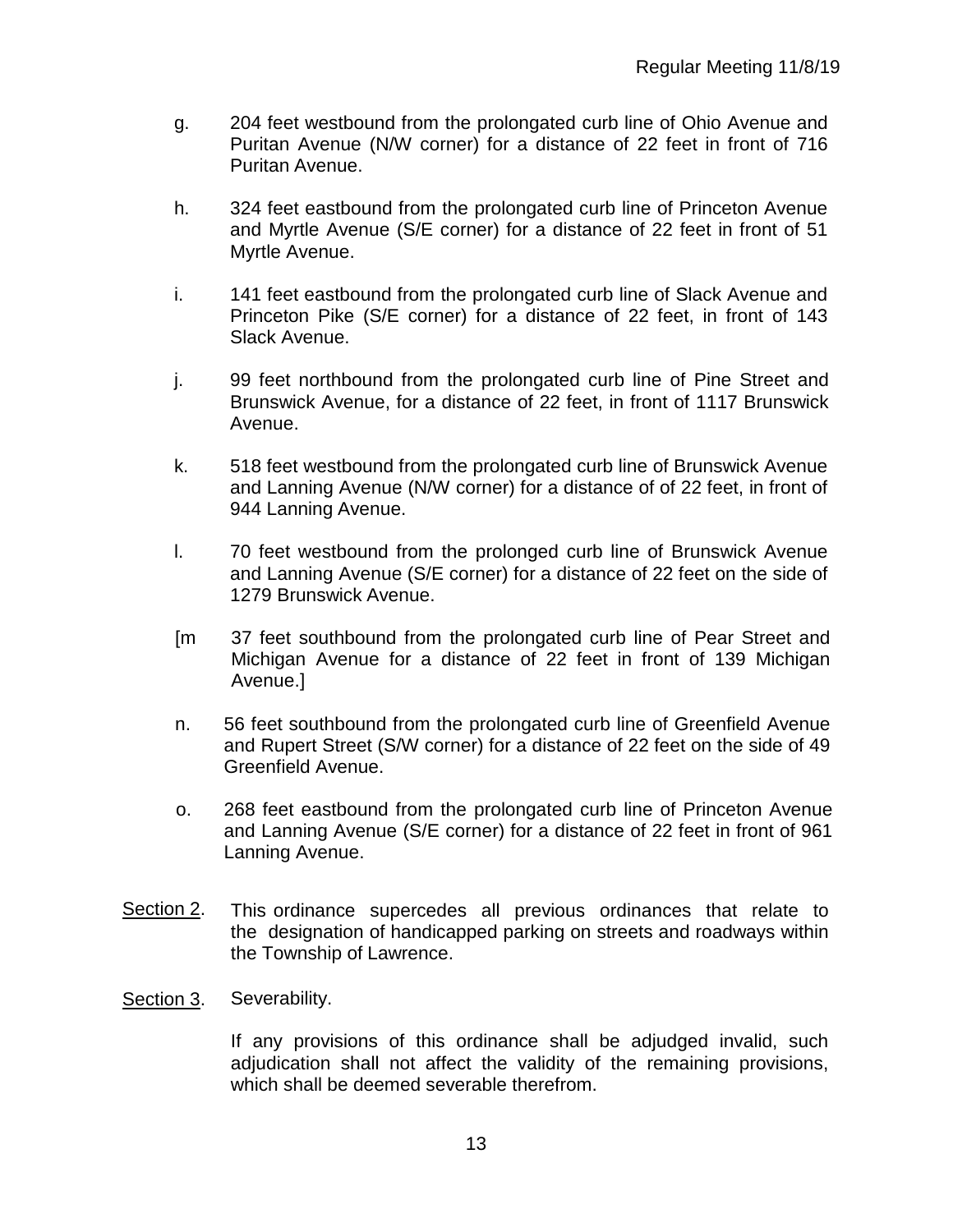Section 4. Repealer.

All ordinances or parts of same inconsistent with any provisions of this ordinance are hereby repealed to the extent of such inconsistency.

Section 5. Effective Date.

This ordinance shall become effective twenty (20) days following the adoption thereof in accordance with law.

Additions Underlined

Adopted: November 8, 2019

The Ordinance was introduced and approved on the following roll call vote:

| <b>COUNCIL</b>       | <b>AYE</b> | <b>NAY</b> | <b>PRESENT</b> | <b>ABSENT</b> | ABSTAIN | <b>MOVE</b> | <b>SECOND</b> |
|----------------------|------------|------------|----------------|---------------|---------|-------------|---------------|
| Mr. Kownacki         |            |            |                |               |         |             |               |
| Ms. Lewis            |            |            |                | ^             |         |             |               |
| <b>Mr. Powers</b>    |            |            |                |               |         |             |               |
| Mr. Rvan             |            |            |                |               |         |             |               |
| <b>Mayor Bobbitt</b> |            |            |                |               |         |             |               |

**Manager's Report –**

Mr. Nerwinski submitted invoice listings for the month of November 2019 in the amount of \$1,853,128.88.

---

Mr. Nerwinski reported that he received the website link today from the Website Designer for the new website and it looks awesome. And, they are having a training session next week with (10) ten employees that they hope will take care of all the different departments and the target date to go live is December 15<sup>th</sup>.

Mr. Nerwinski further reported that they started the work for the Solar Project on the southern side of the building and that the pilings to hold the panels have to go down 20 feet in the ground and they are finding stuff in the ground that they did not know exists in terms of infrastructure which has created a slight delay in trying to reconfigure the placement of the poles but the Township Engineer is working through it and the company they retained has been very responsive. So, they are hoping the project is completed within 60 days once the poles are installed.

---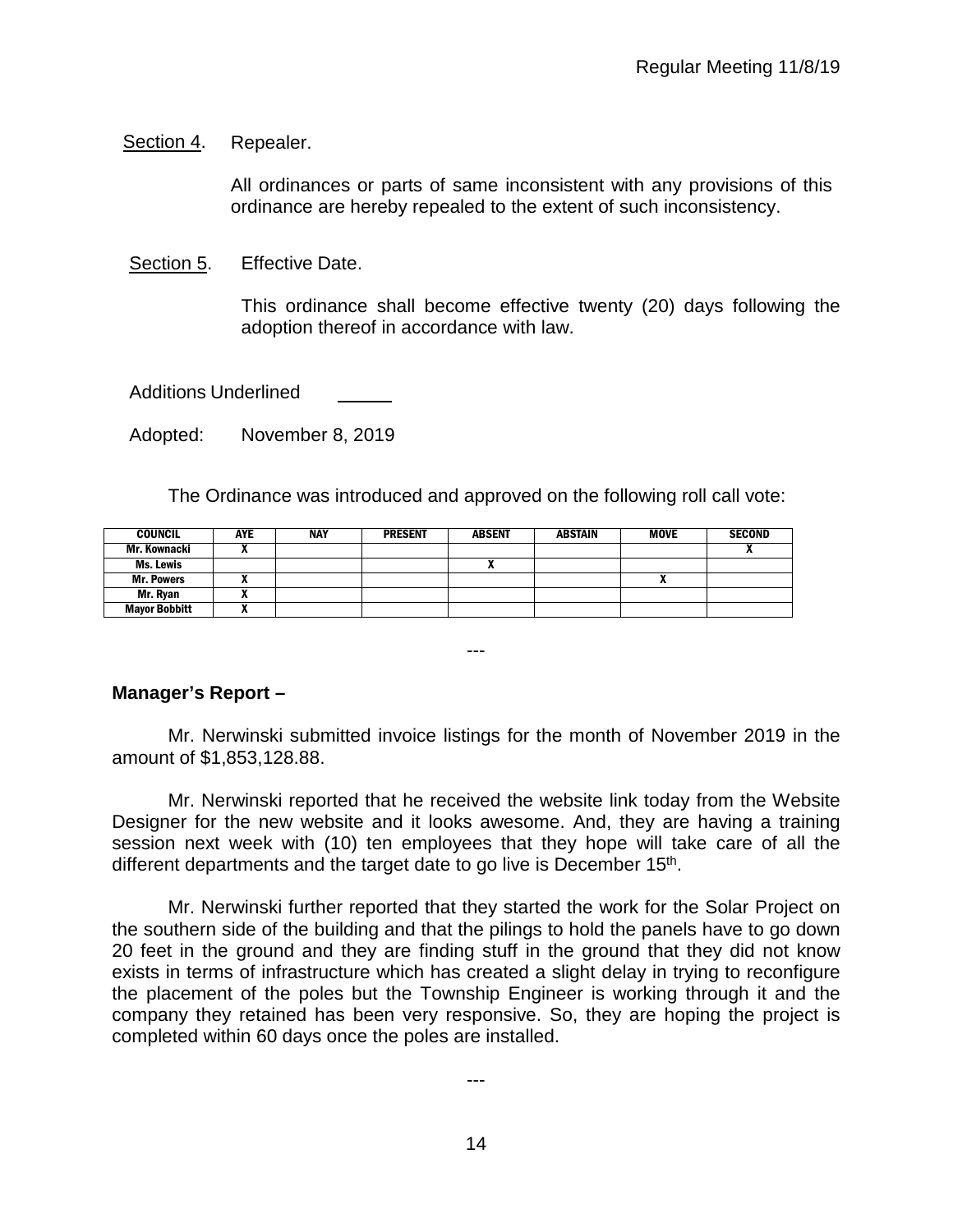# **Attorney's Report –**

There was no Attorney's report.

# **Clerk's Report –**

Ms. Norcia reported that Trunk or Treat was very successful this year as they had a lot of children who came out and participated in the event and commended the Police Department on the absolute wonderful job they do each year sponsoring the event. She noted that she and her staff are starting to plan for next year's presentation and encouraged everyone who has not attended to come out for an enjoyable evening.

---

---

# **Unfinished Business –**

There was no unfinished business.

# **New Business –**

Councilman Powers welcomed Councilman John Ryan to the Township Council. Mr. Ryan thanked the Council and stated it is an honor to serve.

---

---

# **Public Participation (3-minute limitation per speaker)** –

*Mr. Joe Salarski, Vice President of Lawrenceville Fire Company*, asked if the Municipal Manager was going to give a brief scope of what Resolution 18-F.3, Authorizing a Professional Services Agreement for Fire Company Survey Consultant, might entail. Mr. Nerwinski advised that he is not prepared to discuss the matter this evening but he will be meeting with the fire companies at a later date. And, he will sending out a summary to all the volunteer fire companies' personnel regarding the matter and proceeded to discuss the money being previously allocated for the Fire Study and the concept behind the Fire Study is to provide the Township with information on how they can improve fire services and where they will be in 5 to 10 years.

Mr. Paul Larson, 170 Darrah Lane, advised that the East Coast Greenway will be coming through Lawrence Township on the D & R Canal towpath and they are planning a big inaugural from New York City to Philadelphia Bike Ride. They just opened registration up about a week ago and the Township might see an upwards of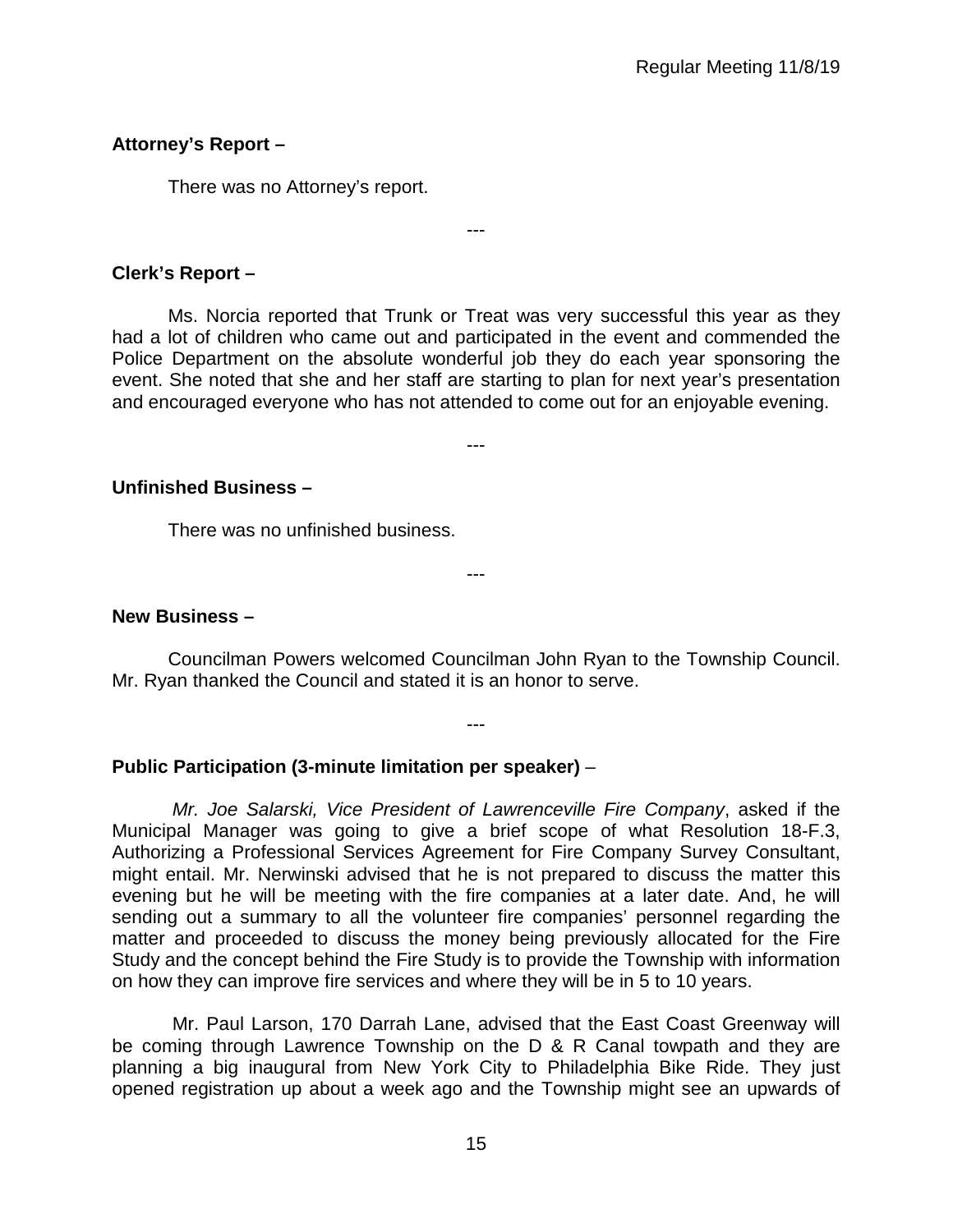2000 riders passing through the Township on the morning of Sunday, May 17<sup>th</sup>. It will be early as the overnight stay on the two-day ride is at Princeton and public safety assistance might be needed at the road crossings at Bakers Basin, Carnegie and Whitehead Roads and that the East Coast Greenway Alliance will be reaching out to the communities along the route.

Mr. Larson further advised that the East Coast Greenway and their friends at REI at Mercer Mall and other volunteers, including Eleanor Horne, recently installed a new East Coast Greenway kiosk at the Port Mercer parking lot next to the towpath gate and a photo of the group and the new kiosk is currently featured on Greenway social media and advised that he just wanted to make that quick announcement for the Council to put in their calendars.

---

#### **Resolutions**

 Mr. Nerwinski advised that Resolution 18-H.5, Authorizing the Creation of a Complete Count Committee, identified names of individuals that will be acting as Lawrence Complete Count Committee and one of the people named on the list, Teresita Batides-Heron, has not formally responded back to him so he is uncomfortable including her name on the list at this time and asked that the Council pass the resolution altering it by striking out her name for now as they need to get the resolution passed to obtain certain funding from the Federal government.

 Councilman Powers advised that he did speak with Ms. Heron and she has some concerns regarding transportation and he thinks that is the reason she did not respond back to him as of yet. Mr. Nerwinski noted that they can certainly include her afterwards once she works everything out but he does not want to pass a resolution without hearing from her first.

Resolution Nos. 345-19 (18-H.5) was amended to remove Teresita Bastides-Heron from the list of members of the Complete Count Committee by the following roll call vote:

| <b>COUNCIL</b>       | <b>AYE</b> | <b>NAY</b> | <b>PRESENT</b> | <b>ABSENT</b> | <b>ABSTAIN</b> | <b>MOVE</b> | <b>SECOND</b> |
|----------------------|------------|------------|----------------|---------------|----------------|-------------|---------------|
| Mr. Kownacki         |            |            |                |               |                |             |               |
| <b>Ms. Lewis</b>     |            |            |                |               |                |             |               |
| <b>Mr. Powers</b>    |            |            |                |               |                | Λ           |               |
| Mr. Ryan             | n          |            |                |               |                |             |               |
| <b>Mayor Bobbitt</b> |            |            |                |               |                |             |               |

Cited Resolutions are spread in their entirety in the Resolution Books of the Township of Lawrence.